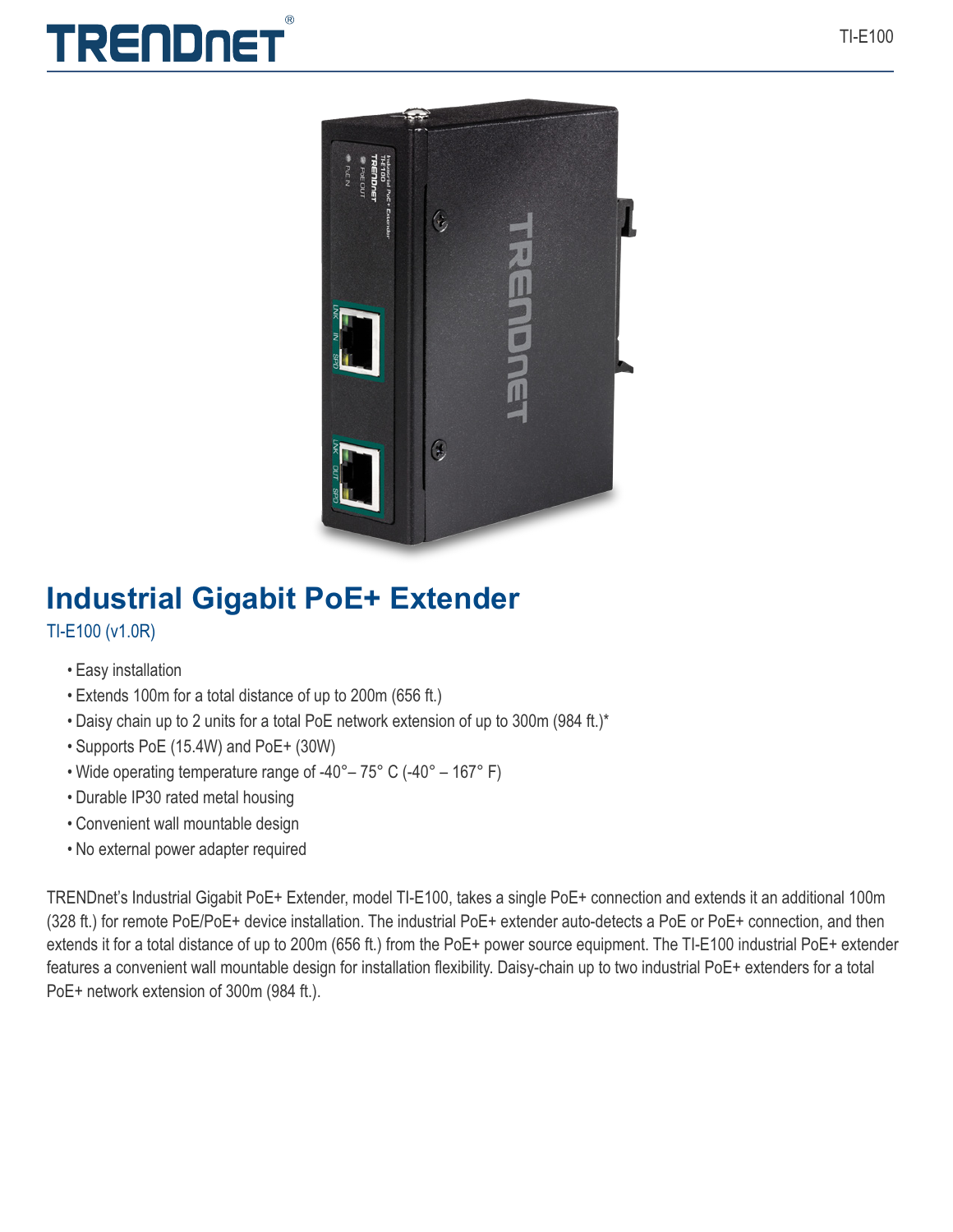







**PoE Powered** Extends a single PoE/PoE+ network connection up to an additional 100m (328 ft.) for a remote PoE or PoE+ device installation.

# **Daisy-Chainable** Daisy-chain up to two industrial PoE+ extenders for a total PoE+ network extension of 300m (984 ft.).

# **Industrial Grade Design**

Built for harsh environments, with an IP30 enclosure rating, and a wide operating temperature range of -40°– 75° C (-40° – 167° F).

# **NETWORKING SOLUTION**



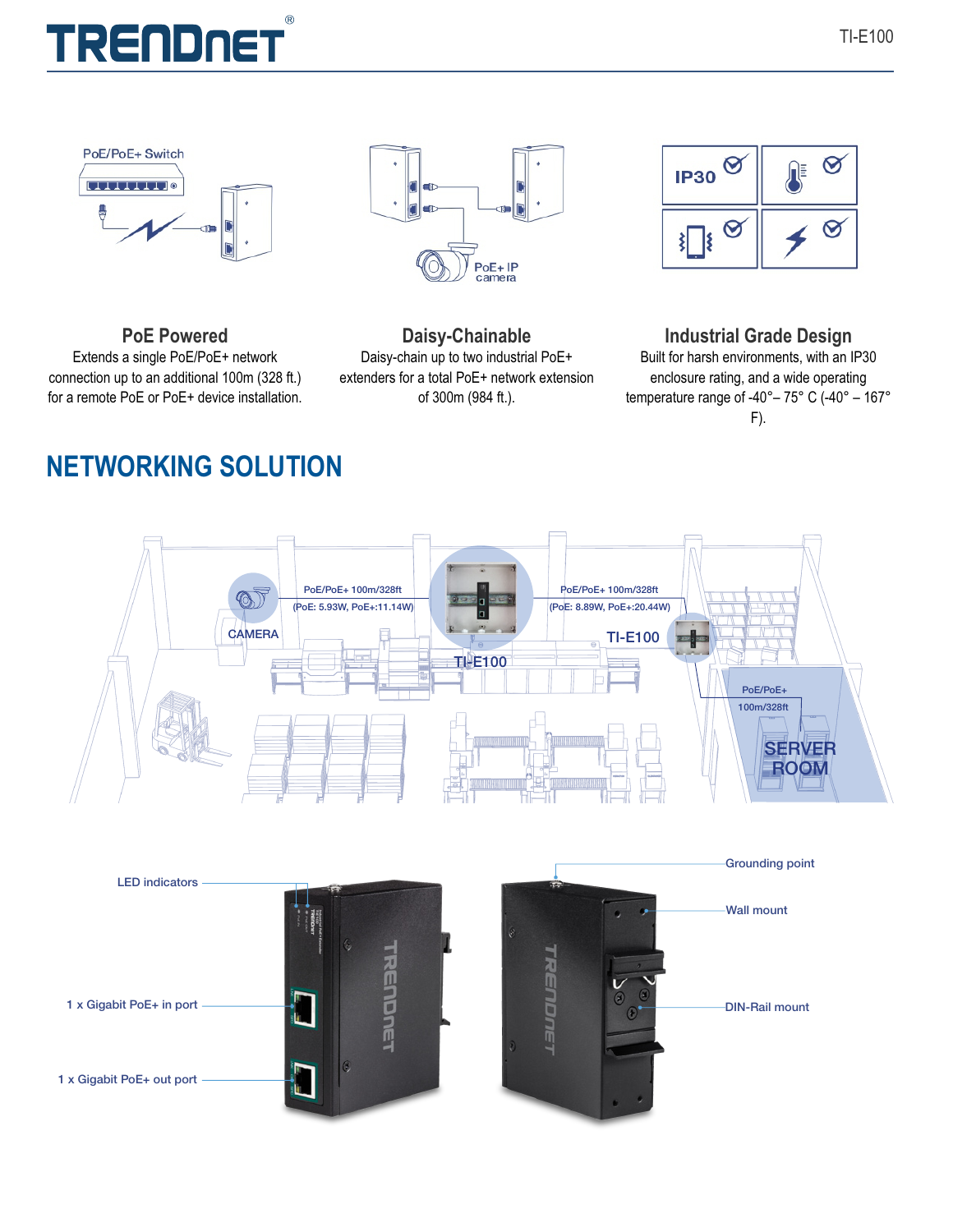

# **DIMENSION** (mm)